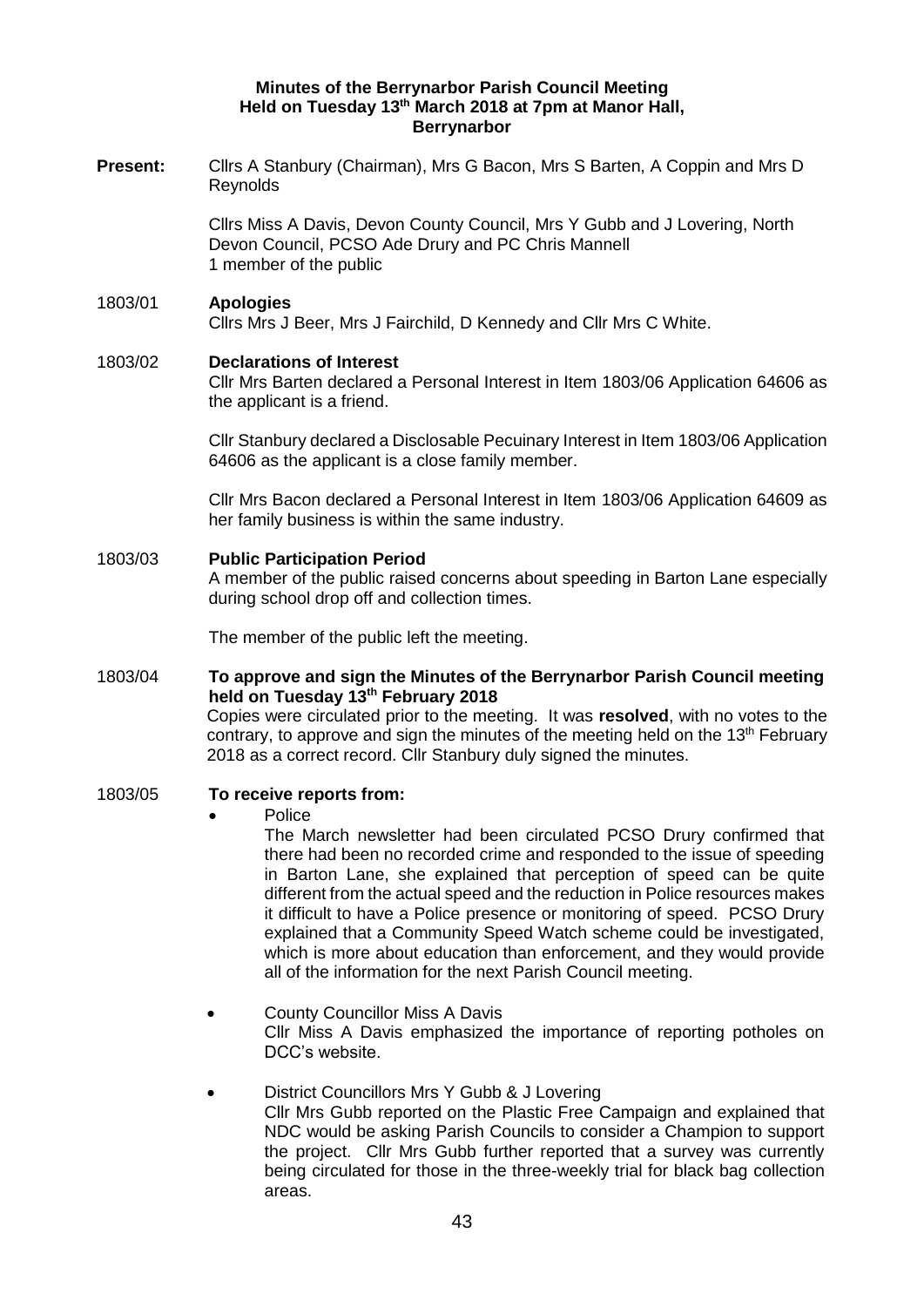Cllr Lovering explained that NDC is carrying out a reviewing of its car parks within Barnstaple and in the next 10 years they expect there to be 20% more vehicles, they will be looking at the improvements that could be made to the car parks in light of the advancing technology.

• Play Area Inspections. Councillor Mrs J Beer Recreation Field It was noted that the bin had still not been moved. The goal post net nearest the road has large holes. The shed really needs attention – it was noted that it had been agreed to investigate options for the shed but this had not been progressed yet.

Manor Hall The bottom of the slide requires attention – quotations were being sought to fix. One bench is looking tired and worn. Bins require emptying.

- Councillor Mrs D Reynolds, Manor Hall It was reported that the TAP fund application for a sound system had been approved.
- Footpaths Report Councillor Mrs Fairchild None.
- Dog Exercise area Councillor Mrs White Nothing to report
- Meetings/events attended by Councillors/Clerk None.

#### 1803/06 **Planning & Planning Correspondence**  Planning Applications: to consider Planning Applications received to date

None.

6.1 Planning Applications **64481** Erection of garage Location: Dene Cottage, Birdswell Lane, Berrynarbor, Ilfracombe Applicant/Agent: Mr and Mrs Hull

It was **resolved**, with no votes to the contrary, to recommend APPROVAL.

PCSO Ade Drury and PC Chris Mannell left the meeting.

Cllr Stanbury declared a Disclosable Pecuinary Interest and left the meeting for the following item, Cllr Mrs Barten took the Chair.

**64606** Construction of mobile poultry unit to be moved annually between 2 sites Location: PT Wheel Farm, Berrydown, Combe Martin, Ilfracombe Applicant/Agent: Mr Nigel Down

It was **resolved**, with no votes to the contrary, to recommend APPROVAL.

Cllr Stanbury returned to the meeting and resumed the Chair.

**64609** Application for a Lawful Development Certificate for a proposed use of land to sight eight caravans for full residential use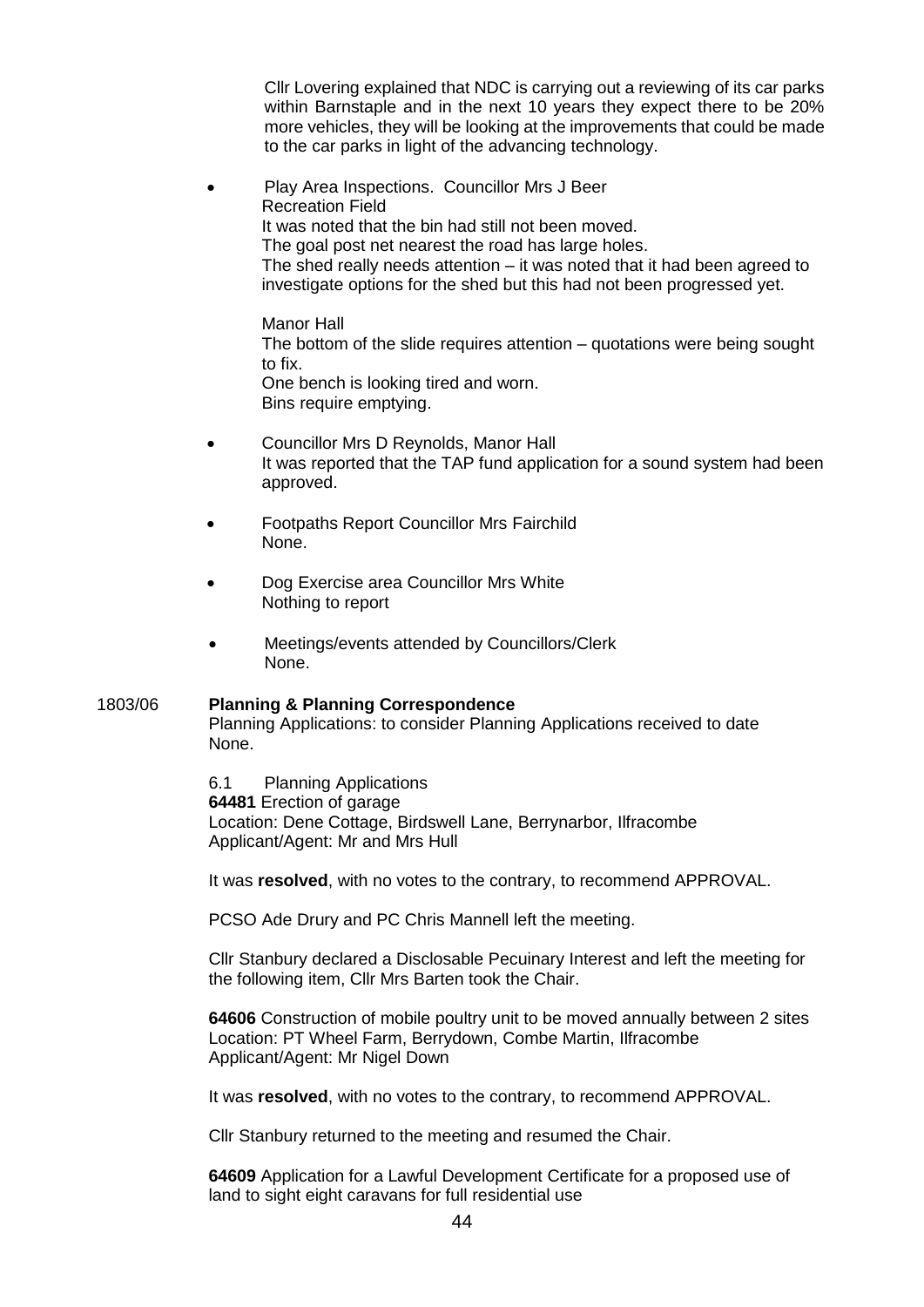Location: Berrynarbor Park Road from Smythen Cross to Parsons Pightle, Sterridge Valley, Berrynarbor Applicant/Agent: Mr H Simmonds

It was **resolved**, with no votes to the contrary, to raise concerns about the volume of traffic this would create and the visual intrusion it could have on an Area of Outstanding Natural Beauty.

**64574** Application for a Lawful Development Certificate for the existing use of buildings as one dwelling and land as its garden Location: Yellaton Garden, Combe Martin, Ilfracombe Applicant/Agent: Ms D Elbaz Johnston

It was **resolved**, with no votes to the contrary, to recommend APPROVAL.

6.2 Planning Decisions: The Planning Authority has given Approval for: **64370** Prior approval for proposed change of use from agricultural building to dwelling house (Class Q(A&B)) at Higher Twitchen, Berry Down, Combe Martin, Ilfracombe.

It was **resolved**, with no votes to the contrary, to note the decision notices.

1803/07 **Matters to Note** (correspondence is available from the Clerk unless otherwise stated)

- Completion of Monthly Defibrillator report
- Thank you letter from St Peter's Church (copy enclosed for Cllrs)
- DALC's February newsletter
- Clerks & Councils Direct March 2018
- ICO March newsletter
- Letter from South West Water Reference Property Portfolio Management (copy) enclosed for Cllrs)

It was **resolved**, with no votes to the contrary, to note the above.

## 1803/08 **To approve payments and receipts to date**

The following payments were received: -

#### **Payments 14th February 2018 – 13th March 2018**

| <b>Clerk's March Salary</b>                      |          |                                | £300 (Net) |
|--------------------------------------------------|----------|--------------------------------|------------|
| Expenses:                                        | Mileage  | 13/03/2018 39 miles $@$ 0.45 = | £17.55     |
| <b>Stationery</b>                                |          |                                | £22.76     |
| Total:                                           |          |                                | £340.31    |
| <b>HMRC PAYE</b>                                 |          |                                | £75        |
| <b>British Gas, Electricity Public Toilets</b>   |          |                                | £7.04      |
| Berrynarbor Manor Hall Trust, Hall Hire          |          |                                | £132       |
| A & B Contractors, Installation of Village Signs | 1,779.60 |                                |            |
| Wicksteed, Removal of Basket Swing               |          |                                | £948       |
| Really Red, AONB Signs                           |          |                                | £391.64    |
| <b>Payments total:</b>                           |          |                                | £3,673.59  |

| Receipts 14th February 2018 – 13th March 2018          |           |
|--------------------------------------------------------|-----------|
| Interest                                               | £0.74     |
| Groundwork UK, Funding Towards Replacement Bus Shelter | £1.000    |
| <b>Receipts total:</b>                                 | £1,000.74 |

Members were not happy that Wicksteed had charged an "abortive costs for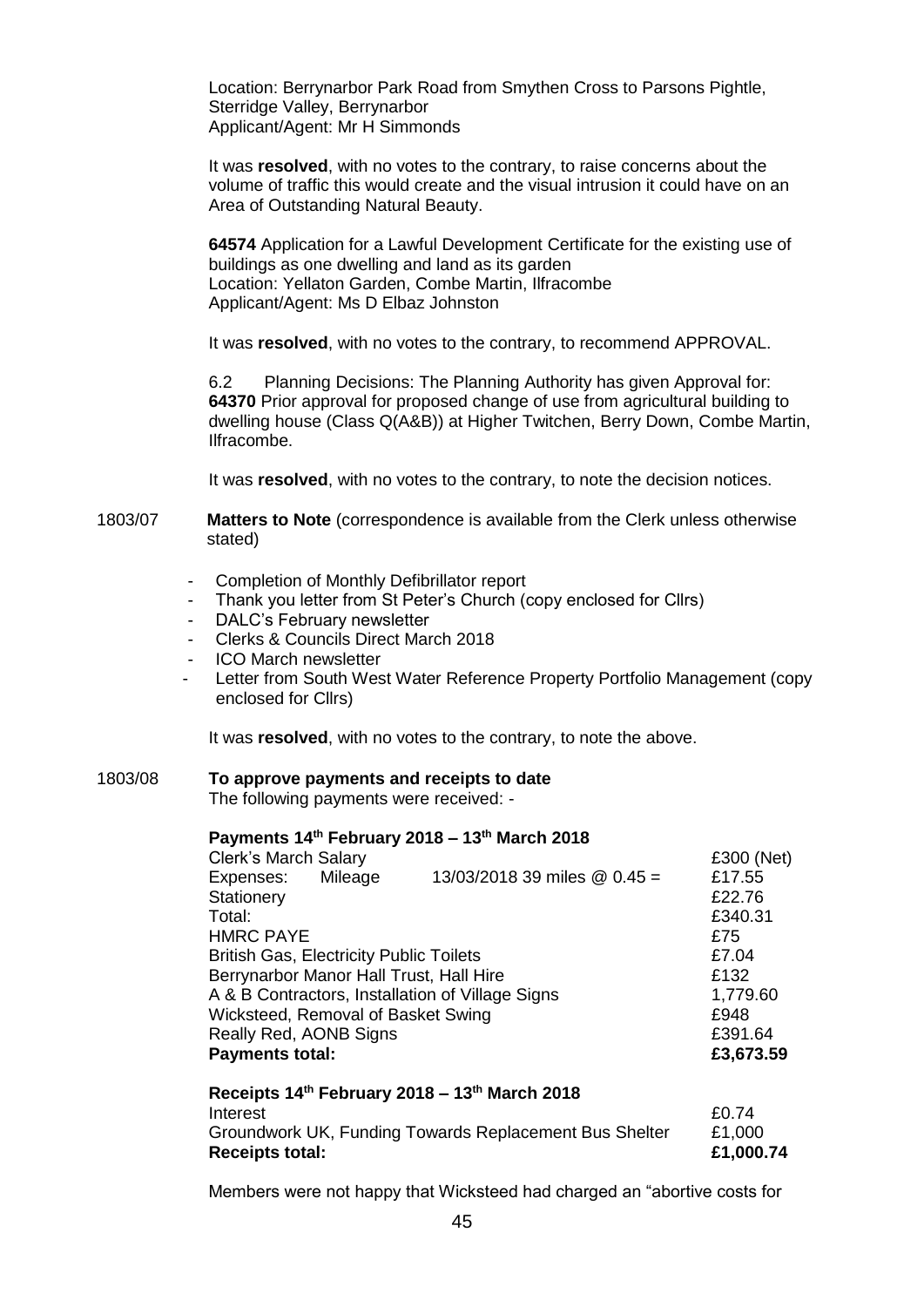swing installation" when the installation was aborted on the hasty and poor advice of its contractor and through no fault of the Parish Council. It was **resolved**, with no votes to the contrary, to approve the payments subject to the Clerk querying the invoice from Wicksteed.

# 1803/09 **To receive budget review** The budget review was circulated prior to the meeting and it was **resolved**, with no votes to the contrary, to note the information.

# 1803/10 **To note that the Basket Swing could not be installed at the School and consider the future of the Swing and Frame and reimbursement of donations towards the installation**

Members were informed that the provider of the equipment had visited the school and confirmed that, subject to confirming a few logistics, the swing could be installed at the school and the contractor had been too hasty in his decision and the information given. It was **resolved**, with no votes to the contrary, to continue with the donation and update those that had provided an anonymous donation towards the installation.

Cllrs Miss Davis, Mrs Gubb and Lovering left the meeting.

# 1803/11 **To consider Traffic Sensitive Street Review Consultation**

The information was circulated prior to the meeting. It was **resolved**, with no votes to the contrary, to note the information.

# 1803/12 **To consider consultation on the Main Modifications of the North Devon and Torridge Local Plan 2011- 2031**

The information was circulated prior to the meeting. It was **resolved**, with no votes to the contrary, to note the information.

# 1803/13 **To consider annual contribution towards the Sewage Plant** Members considered the annual donation and it was **resolved**, with no votes to the contrary, to provide a donation of 50% of the running costs at £243.47.

# 1803/14 **To receive further information on the future lease of the defibrillator** (Cllr Mrs White to report)

Members received two options from the South West Ambulance Service on how to proceed with the defibrillator once the lease ends in 2020, the first option would be to purchase a defibrillator which would be a one-off cost for the purchase and the cabinet but would also have ancillary costs associated such has having to provide and pay for annual training and maintenance. The second option is to continue with the fully supported package on a four-year agreement. Members were in favour of option two which is fully supported and it was **resolved**, with no votes to the contrary, to allow a budgetary provision towards the renewal in the 2019-2020 accounts.

# 1803/15 **To receive costings for signage for the Dog Exercise area**

Members considered the costings received, it was noted that permission had not been received yet to add to the finger post and therefore it was resolved, with no votes to the contrary, to defer consideration of the purchase of a finger sign. Members considered the cost for a sign at the entrance to the Dog Exercise Area and it was **resolved**, with no votes to the contrary, to purchase 1 x A3 aluminium sign on a post and to accept the cheapest most appropriate quotation.

# 1803/16 **To receive update on the storage of minutes and associated documents**

Members were informed that since agreeing to Cllr Mrs Barten depositing the minutes up to 2014 with the records office and asking the North Devon Council to